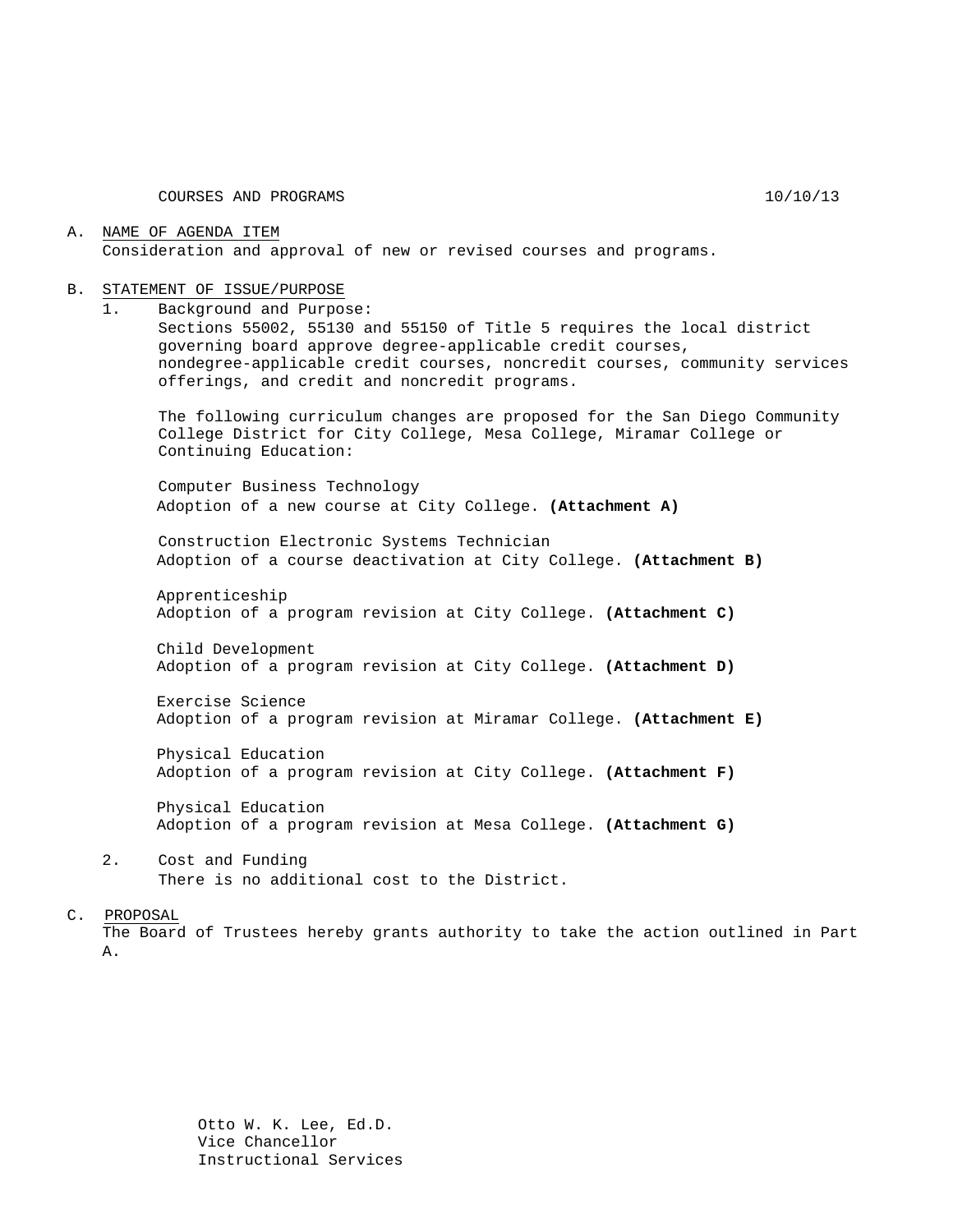Adoption of a new course at City College.

Proposed new course at City College:

#### **201 Virtual Office Assistant**

### **24 - 27 hours lecture, 24 - 27 hours lab, 2 units Grade Only**

*Advisory:* Computer Business Technology 101 and Computer Business Technology 120 , each with a grade of "C" or better, or equivalent; English 101 with a grade of "C" or better, or equivalent or Assessment Skill Level R6 and W6. This course is a hands-on study of creating, maintaining, and working in a virtual office environment. Emphasis is placed on business planning, office and website setup, and daily operational procedures. This course is designed for students majoring in computer business technology and all students interested in working independently in a virtual office environment. (FT) Associate Degree Credit & transfer to CSU.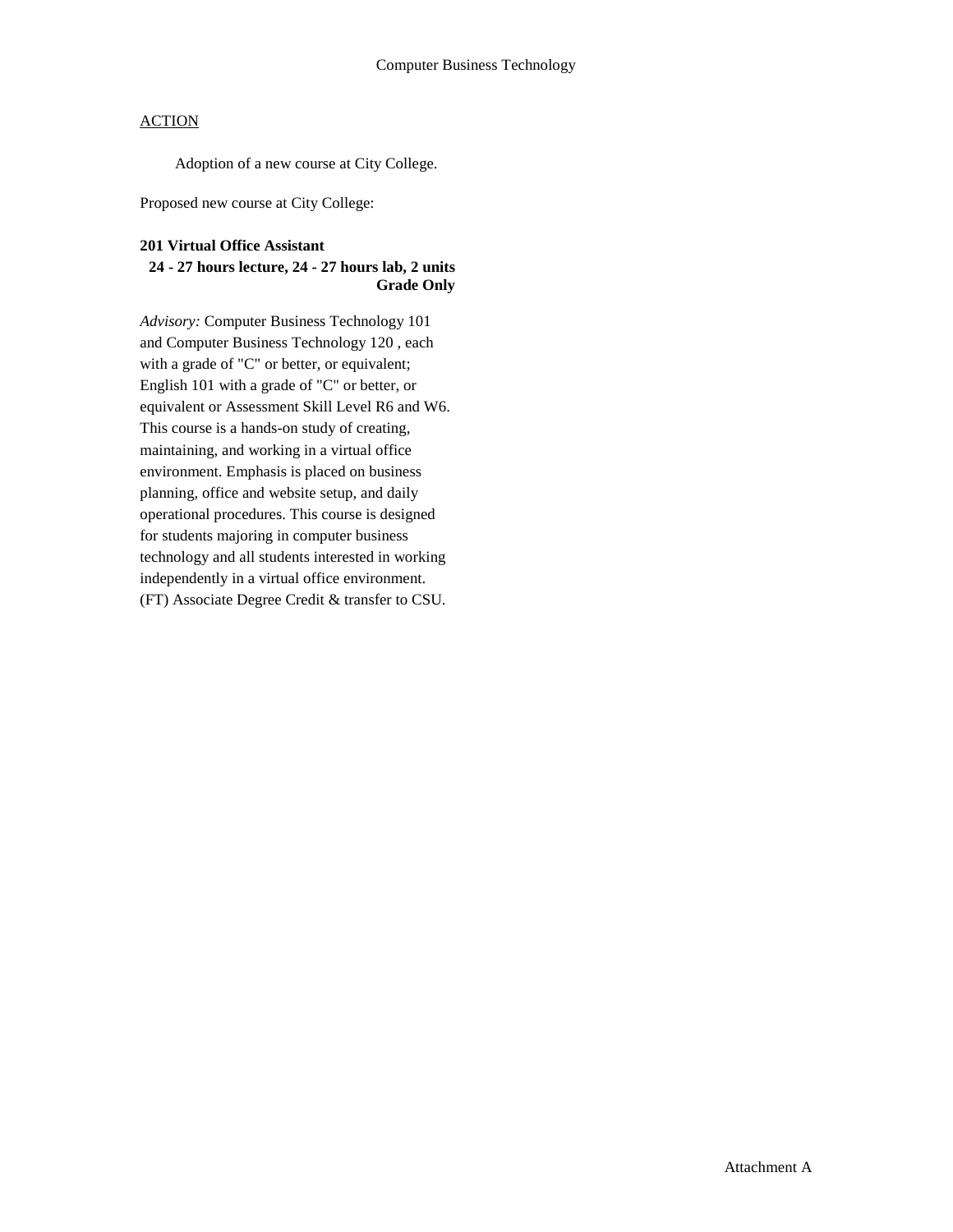Adoption of a course deactivation at City College.

Proposed course deactivation at City College:

## **349 Construction Electronic Systems Technician Work Experience**

**4 - hours other, 4 units Pass/No Pass** 

*Limitation on Enrollment:* Apprenticeship - Student must be a state registered apprentice in this trade. Student must be enrolled in a related apprenticeship class.

This course consists of on-the-job learning experiences in the Construction Electronic Systems Technician occupational field. The combined maximum credit for all work experience courses from all disciplines may not exceed 16 units. Associate Degree Credit only and not Transferable.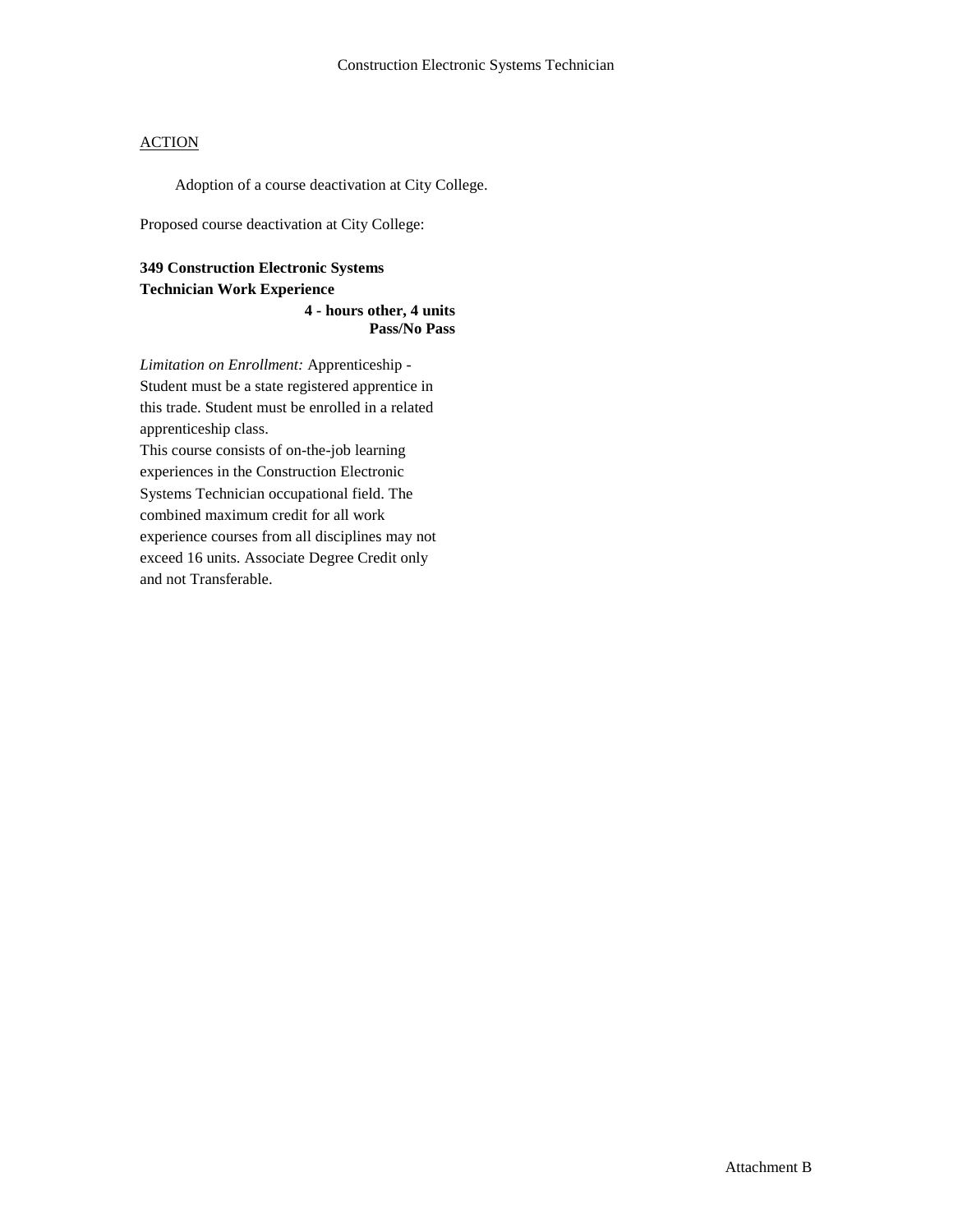Adoption of a program revision at City College.

Proposed program revisions at City College:

# **Certificate of Achievement Construction Electronic Systems Technician**

| Units                                             |
|---------------------------------------------------|
|                                                   |
| Electronic Systems Technician I3                  |
|                                                   |
| Electronic Systems Technician II 3                |
|                                                   |
| Electronic Systems Technician I3                  |
|                                                   |
| Electronic Systems Technician II 3                |
| <b>CEST 303A Advanced Construction Electronic</b> |
|                                                   |
| <b>CEST 303B Advanced Construction Electronic</b> |
|                                                   |
|                                                   |

| B. Work experience (on the job training for the |                                 |
|-------------------------------------------------|---------------------------------|
| duration of the apprenticeship period) (4       |                                 |
| units/semester, maximum of 16 units); including |                                 |
| the following course $(s)$ :                    | $\overline{\phantom{a}}$ limits |
| <b>CEST 349 Construction Electronic Systems</b> |                                 |
| Technician Work Experience4 16                  |                                 |

**Total Units = 22-34 18**

## **Associate in Science Degree Construction Electronic Systems Technician**

| <b>Courses Required for the Major:</b>            | <b>Units</b> |
|---------------------------------------------------|--------------|
| <b>CEST 301A Introduction to Construction</b>     |              |
| Electronic Systems Technician I3                  |              |
| <b>CEST 301B Introduction to Construction</b>     |              |
| Electronic Systems Technician II 3                |              |
| <b>CEST 302A Intermediate Construction</b>        |              |
| Electronic Systems Technician I3                  |              |
| <b>CEST 302B Intermediate Construction</b>        |              |
| Electronic Systems Technician II 3                |              |
| <b>CEST 303A Advanced Construction Electronic</b> |              |
|                                                   |              |
| CEST 303B Advanced Construction Electronic        |              |
|                                                   |              |
|                                                   |              |
| B. Work experience (on the job training for the   |              |
| duration of the apprenticeship period) (4         |              |
|                                                   |              |

units/semester, maximum of 16 units); including the following course(s): Units CEST 349 Construction Electronic Systems Technician Work Experience.....................4-16

**Total Units = 22-34 18**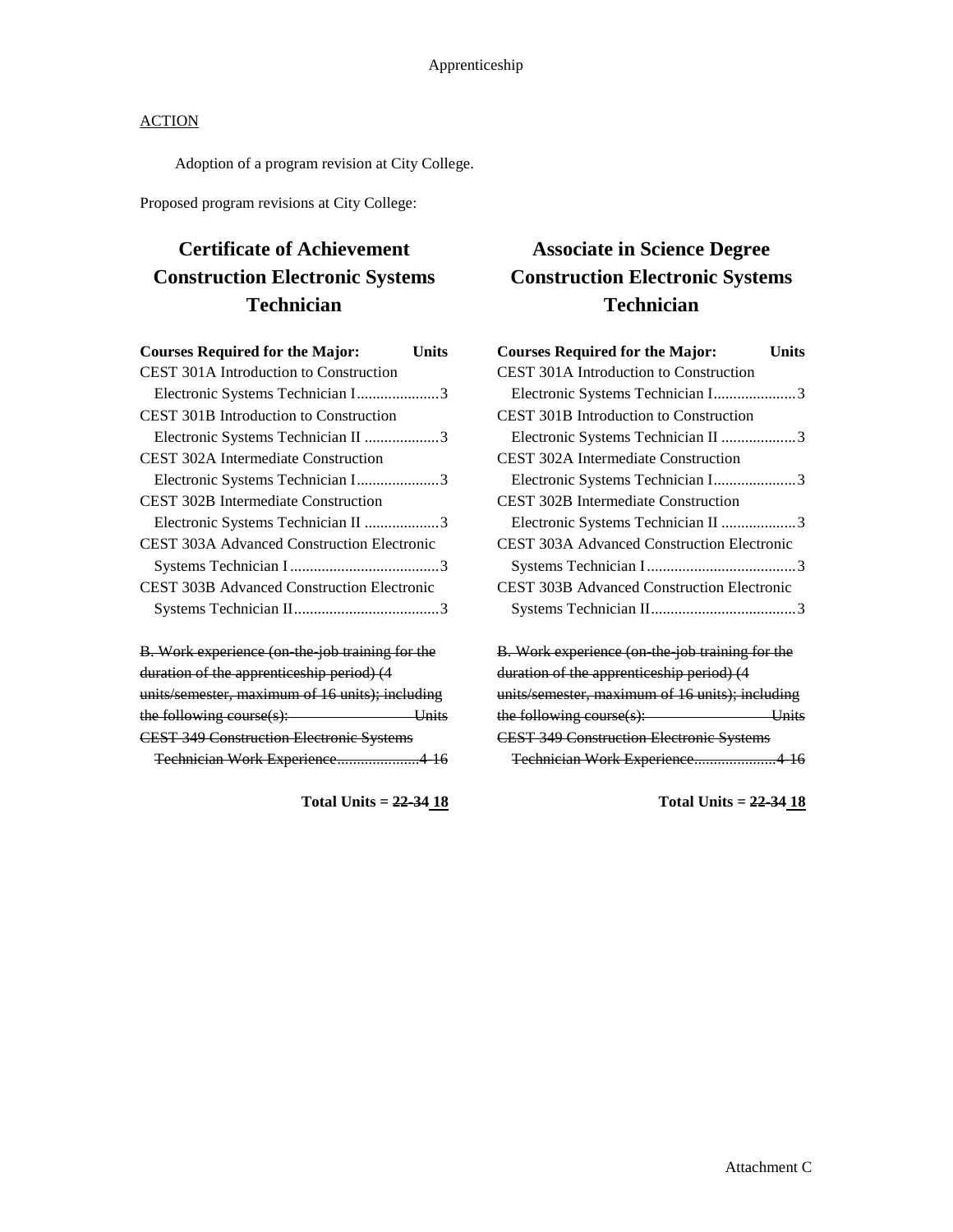Adoption of a program revision at City College.

Proposed program revision at City College:

# **Certificate of Achievement Master Teacher**

| <b>Courses Required for the Major:</b>      | <b>Units</b> |
|---------------------------------------------|--------------|
| CHIL 101 Human Growth and Development3      |              |
| CHIL 111 Curriculum: Music/Motor Skills 3   |              |
|                                             |              |
| CHIL 131 Curriculum: Language/Science 3     |              |
| CHIL 141 The Child, Family and Community3   |              |
|                                             |              |
| CHIL 180 Nutrition, Health and Safety for   |              |
|                                             |              |
| CHIL 215 Adult Supervision and Mentoring in |              |
|                                             |              |
| CHIL 270 Work Experience or                 |              |
| CHIL 275 Supervised Field Study1-4          |              |

#### **AND**

| Select one of the following three options that is |
|---------------------------------------------------|
| <b>NOT part of your Specialization (see</b>       |
| Specializations listed below) to complete the     |
| minimum 24 unit core requirement:                 |
| CHIL 160 Observing and Understanding              |
| Children and                                      |
| CHIL 161 Observations and Issues in Child         |
| Development or                                    |
| <b>CHIL 165 Children With Special Needs or</b>    |
| CHIL 175 Infant Toddler Growth and                |
|                                                   |
| CHIL 215 Adult Supervision & Mentoring in         |
|                                                   |
| CHIL 270 Work Experience or                       |
| CHIL 275 Supervised Field Study2 4                |
|                                                   |

## **AND**

| Select one of the following Specializations for a |       |
|---------------------------------------------------|-------|
| total of 6-7 units:                               |       |
| <b>Guiding Young Children</b>                     | Units |
| CHIL 160 Observing and Understanding              |       |
|                                                   |       |

| CHIL 161 Observations and Issues in Child            |
|------------------------------------------------------|
|                                                      |
| CHIL 162 Observing and Guiding Child                 |
|                                                      |
|                                                      |
| <b>Family Life</b><br><b>Units</b>                   |
| CHIL 160 Observing and Understanding                 |
|                                                      |
| CHIL 161 Observations and Issues in Child            |
|                                                      |
| CHIL 188 Violence in the Lives of Children and       |
|                                                      |
|                                                      |
| <b>Special Needs</b><br><b>Units</b>                 |
| CHIL 165 Children With Special Needs 3               |
| CHIL 166 Special Needs Curriculum 3 or               |
|                                                      |
| Infant/Toddler<br><b>Units</b>                       |
| CHIL 175 Infant-Toddler Growth and                   |
|                                                      |
| CHIL 176 Principles of Infant/Toddler                |
|                                                      |
|                                                      |
| <b>School Age</b><br><b>Units</b>                    |
| CHIL 152 School Age Program Planning and             |
| <b>MATH 210A Concepts of Elementary School</b>       |
| Mathematics I or                                     |
| <b>MUSI 110 Music for Elementary School Teachers</b> |
| or                                                   |
| PHYE 240 Physical Education in the Elementary        |
|                                                      |
|                                                      |
| Select one course from:                              |
| CHIL 185 Computer Usage with Young Children          |
| 0 <sup>r</sup>                                       |
| <b>MATH 210A Concepts of Elementary School</b>       |
| Mathematics I or                                     |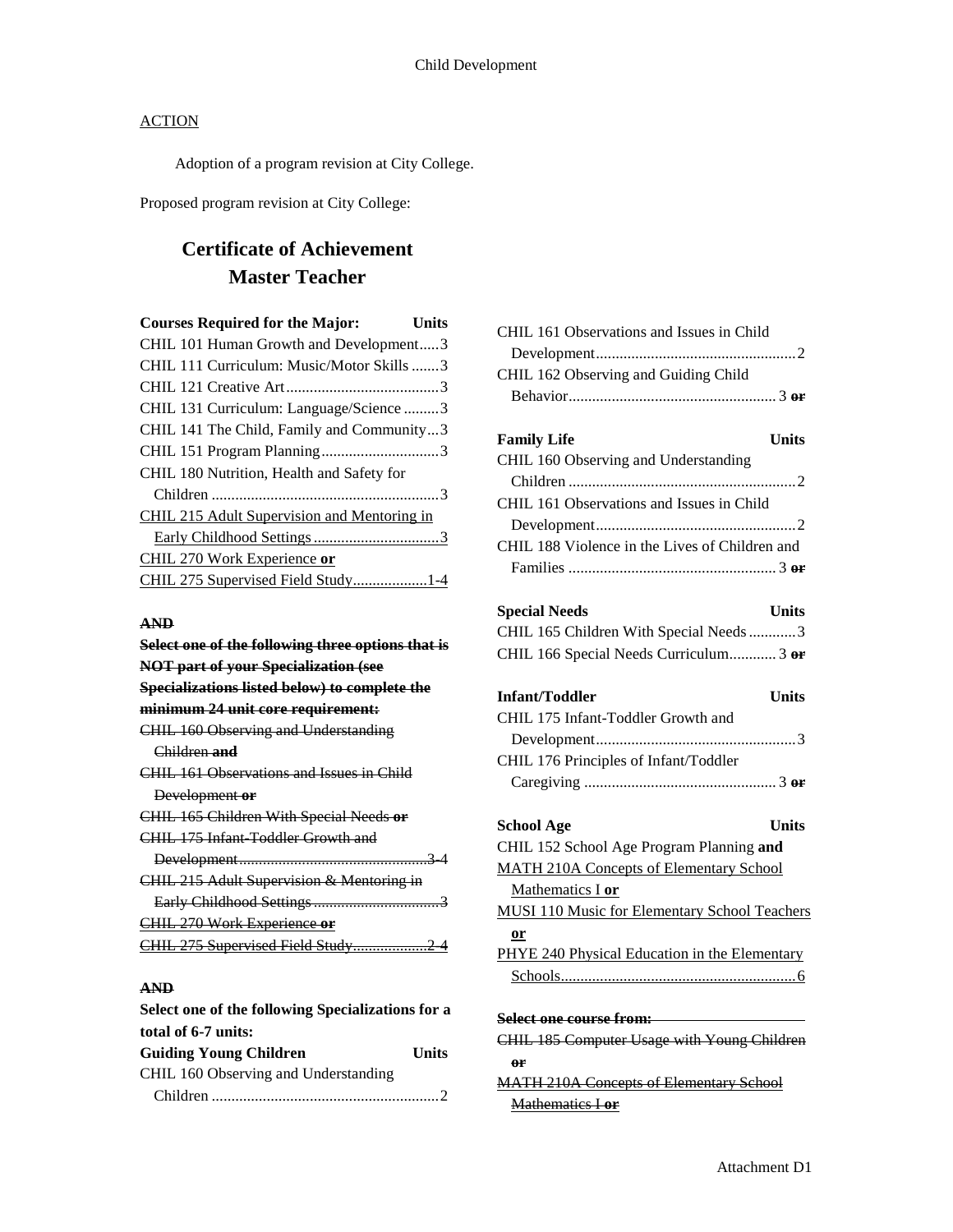MUSI 110 Music for Elementary School Teachers **or** PHYE 240 Physical Education in the Elementary Schools.........................................................6-7 **Select one of the following three options that is NOT part of your Specialization (see Specializations listed below) to complete the minimum 24 unit core requirement: Units** CHIL 160 Observing and Understanding Children **and** CHIL 161 Observations and Issues in Child Development **or** CHIL 165 Children With Special Needs **or** CHIL 175 Infant-Toddler Growth and Development................................................3-4

**Total Units = 35-34-39**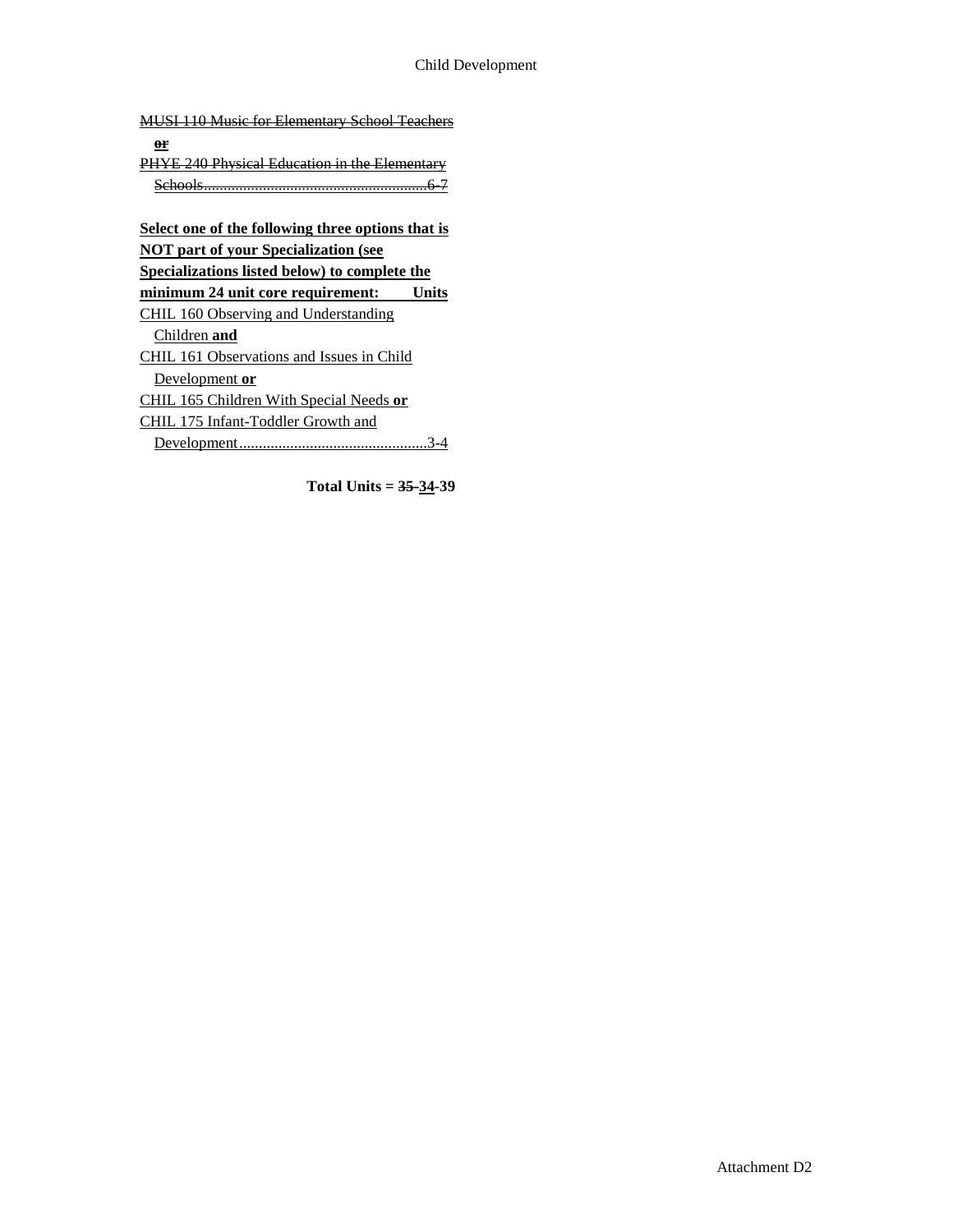Adoption of a program revision at Miramar College.

Proposed program revision at Miramar College:

## **Certificate of Achievement Fitness Specialist**

| <b>Courses Required for the Major:</b> | Units |
|----------------------------------------|-------|
| PHYE 242B Care and Prevention of       |       |
|                                        |       |
| PHYE 280 Applied Exercise              |       |
|                                        |       |
| PHYE 281 Applied Kinesiology 2         |       |
| PHYE 282 Techniques of Weight          |       |
|                                        |       |
| PHYE 283 Exercise and Fitness          |       |
|                                        |       |
| PHYE 284 Fitness and Sports            |       |
|                                        |       |
| PHYE 285 Exercise for Special          |       |
|                                        |       |
| PHYE 286 Techniques of Exercise        |       |
|                                        |       |
| PHYE 287 Fitness Specialist            |       |
|                                        |       |

**Total Units = 16 19**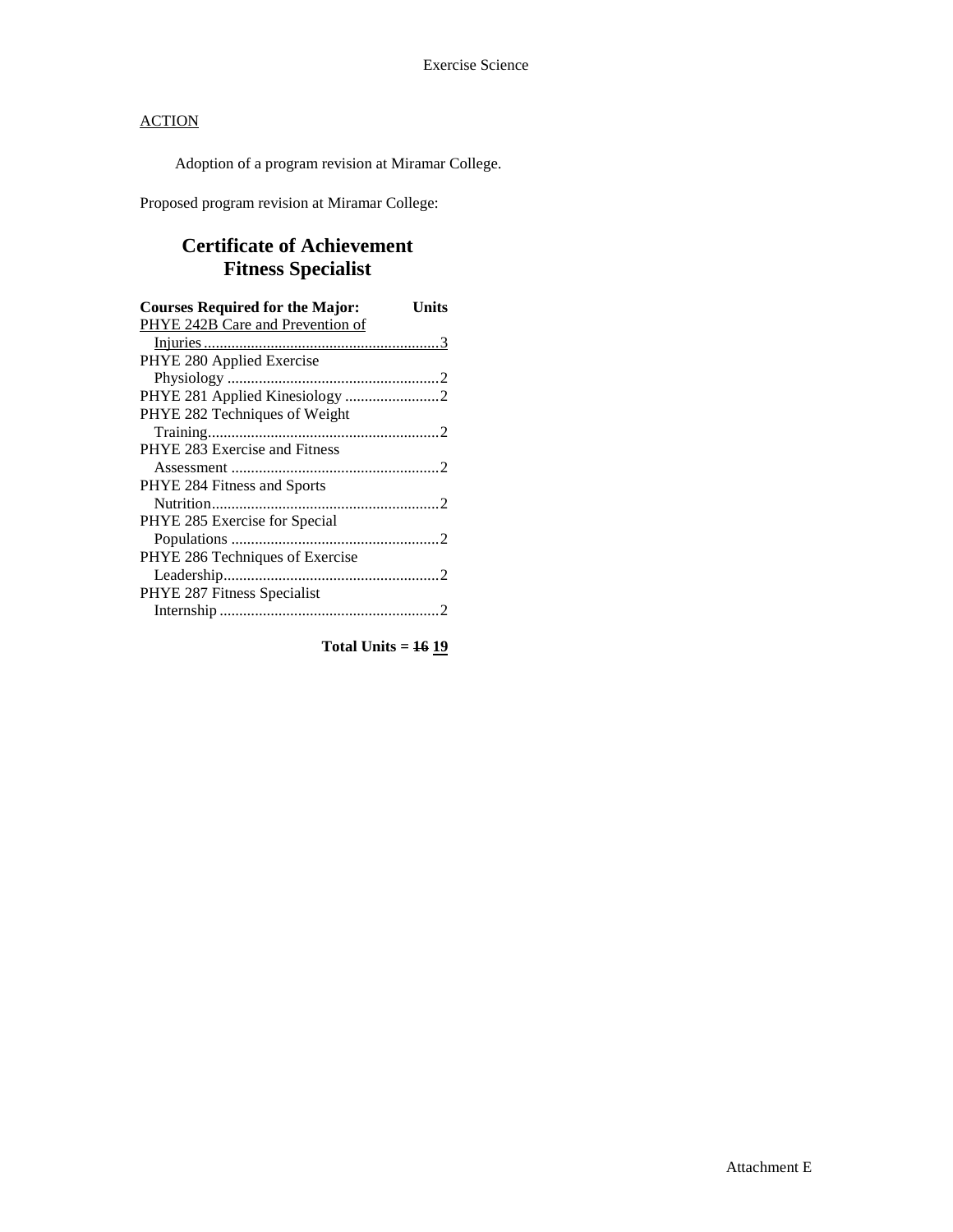Adoption of a program revision at City College.

Proposed program revision at City College:

## **Certificate of Achievement Fitness Specialist**

| <b>Courses Required for the Major:</b> | Units |
|----------------------------------------|-------|
| PHYE 242B Care and Prevention of       |       |
|                                        |       |
| PHYE 280 Applied Exercise              |       |
|                                        |       |
|                                        |       |
| PHYE 282 Techniques of Weight          |       |
|                                        |       |
| PHYE 283 Exercise and Fitness          |       |
|                                        |       |
| PHYE 284 Fitness and Sports            |       |
|                                        |       |
| PHYE 285 Exercise for Special          |       |
|                                        |       |
| PHYE 286 Techniques of Exercise        |       |
|                                        |       |
| PHYE 287 Fitness Specialist            |       |
|                                        |       |

**Total Units = 16 19**